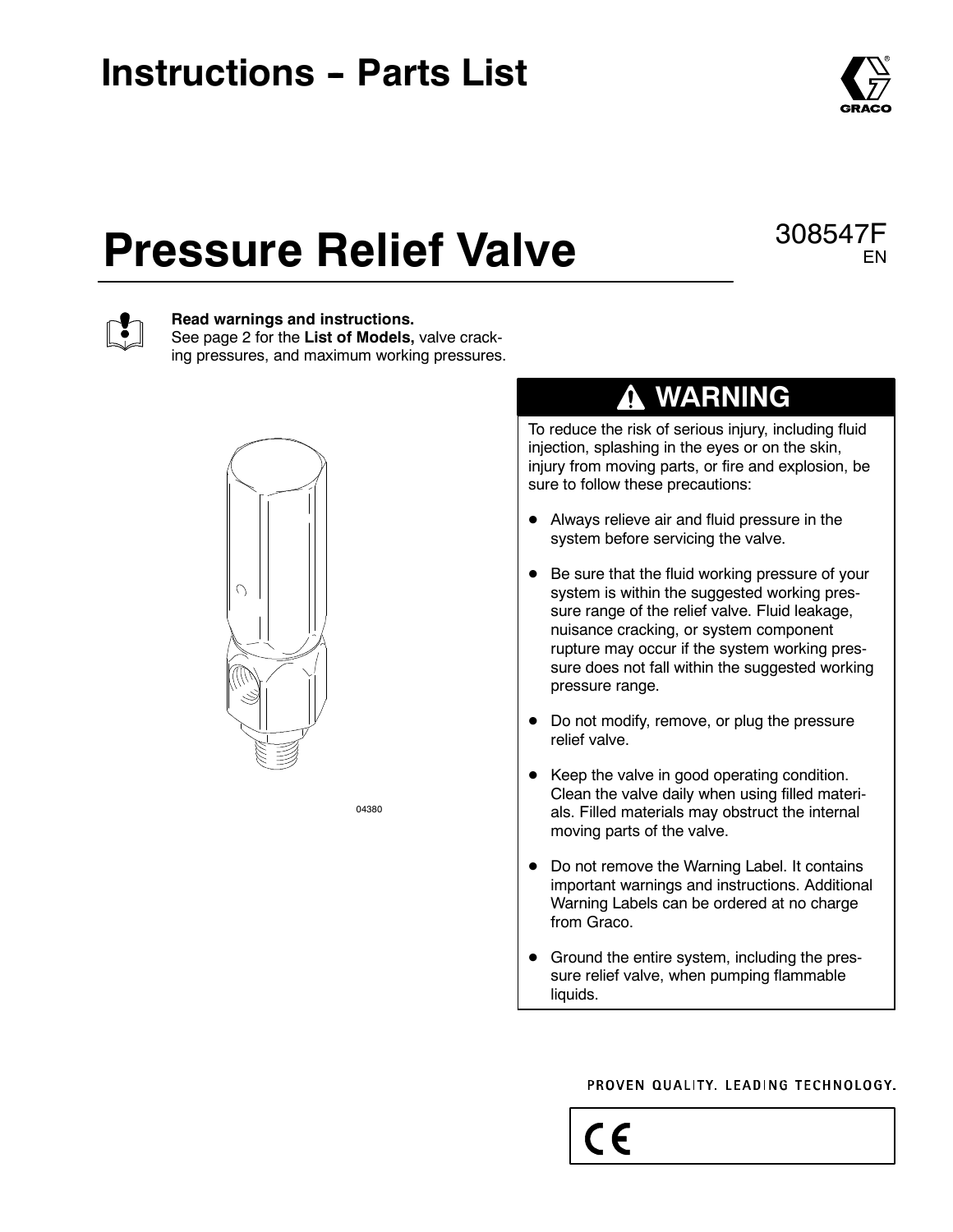# **List of Models**

Pressure relief valves prevent system overpressurization. The following table states the valve cracking pressure at which the valve relieves and the suggested working pressure range for each valve.

| <b>Model, Series A</b> | <b>Cracking Pressure,</b><br>psi (bar, MPa) | <b>Suggested Working Pressure Range,</b><br>psi (bar, MPa) |
|------------------------|---------------------------------------------|------------------------------------------------------------|
| 237060                 | 750<br>(52, 5.2)                            | 475-575<br>$(33-40, 3.3-4.0)$                              |
| 237061                 | 1500<br>(103, 10.3)                         | 950-1150<br>$(66-79, 6.6-7.9)$                             |
| 237112                 | 2250<br>(155, 15.5)                         | 1400-1800<br>$(97-124, 9.7-12.4)$                          |
| 237062                 | 3000<br>(207, 20.7)                         | 1800-2300<br>$(124 - 159, 12.4 - 15.9)$                    |
| 237073                 | 3750<br>(259, 25.9)                         | 2300-2900<br>$(159-200, 15.9-20.0)$                        |
| 237063                 | 4500<br>(310, 31.0)                         | 2900-3600<br>$(200-248, 20.0-24.8)$                        |
| 237074                 | 6000<br>(414, 41.4)                         | 3600-5000<br>$(248-345, 24.8-34.5)$                        |
| 24W475                 | 400<br>(27.6, 2.76)                         | 275-350<br>$(19-24, 1.9-2.4)$                              |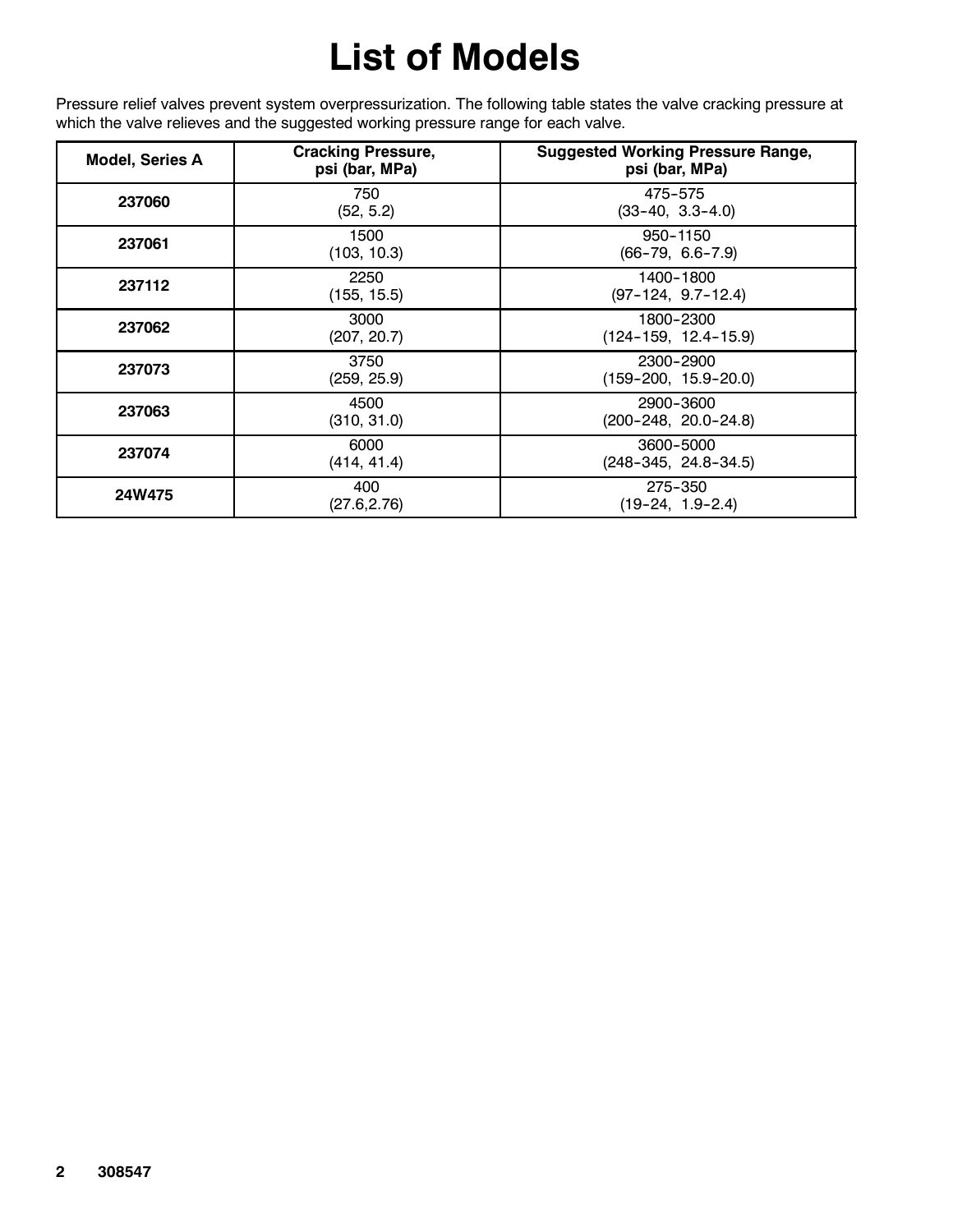# **Installation**

- Install valve in pump outlet with suitable fittings.
- $\bullet$  Install a discharge line from  $1/2$  npt(m) relief port in bottom of valve to the supply container or a waste container.
- DO NOT connect discharge line to a pressurized line, such as the transmission line between a feed pump and the proportioning pump.

#### **WARNING**

Materials that cure when exposed to air may defeat the ability of the safety valve to relieve an overpressure condition, resulting in burst components and serious injury

• For materials that cure when exposed to air, add a loop in the discharge line and fill with compatible oil to prevent the discharge line from plugging after relieving. See Fig. 1. Do not connect the discharge line to the supply container to prevent contamination from the oil. Also add compatible oil to cap through hole to prevent needle/seal from curing in case of fluid seepage.



#### **Typical Installation**

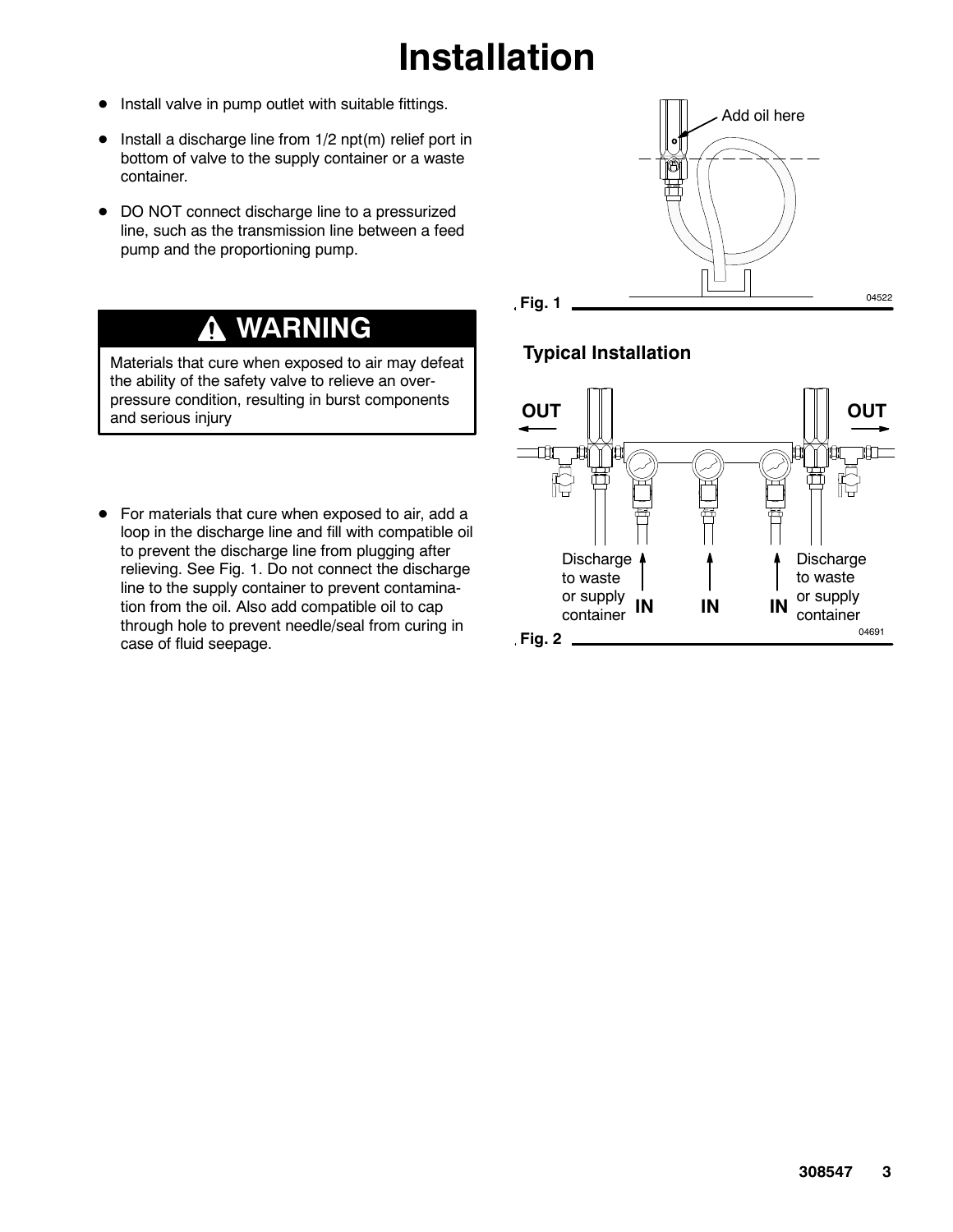## **Maintenance**

- $\bullet$  When using ISO catalyst, clean fluid outlet port each time the relief valve is activated. This will prevent buildup of dried catalyst.
- Dried catalyst can prevent the valve from releasing when needed.
- Use squeeze bottle with cleaning solvent to clean out the port.

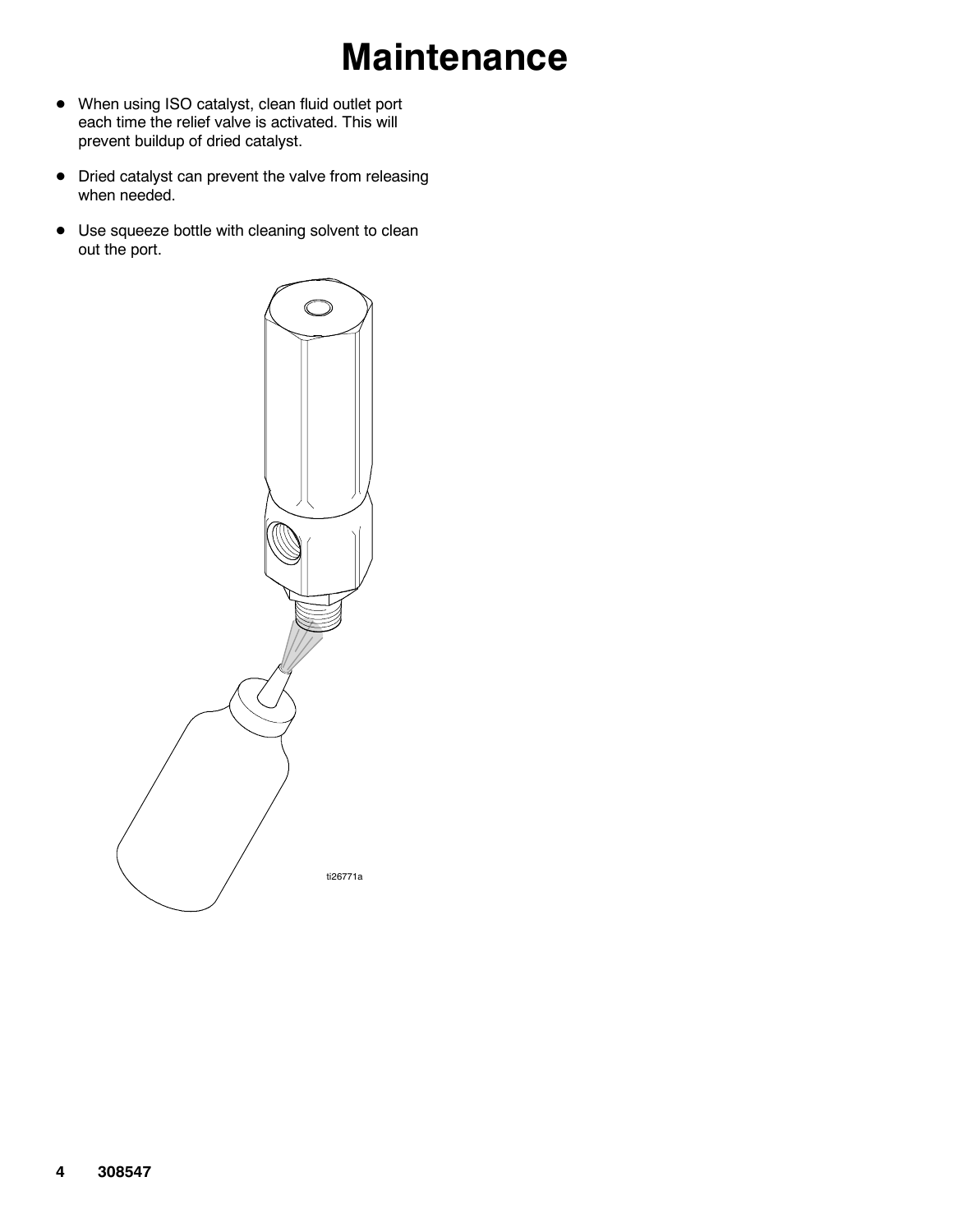### **Parts**

**Ref.**



| .    |          |                       |      |
|------|----------|-----------------------|------|
| No.  | Part No. | <b>Description</b>    | Qty. |
| 1    | 290078   | LABEL, warning        |      |
| 2    |          | <b>SPRING HOUSING</b> |      |
| 3    | 189992   | GUIDE, spring         | 2    |
| ممرا |          | NEEDLE, valve         | 1    |
|      | 237018   | (all other models)    |      |
|      | 24W476   | (model 24W475)        |      |
| ص 5  |          | SEAL, spring loaded;  |      |
|      | 111364   | graphite-filled PTFE  |      |
|      | 16N786   | UHMWPE (model 24W475) |      |
| صر6  | 107505   | PACKING, o-ring       |      |
| سما7 | 237019   | SEAT, valve           |      |
| 8    |          | HOUSING, valve        |      |
|      | 189994   | (all other models)    |      |
|      | 17C238   | (model 24W475)        |      |
| 9    |          | <b>RETAINER, seal</b> |      |
|      | 189997   | (all other models)    |      |
|      | 17C237   | (model 24W475)        |      |
| 10   |          | <b>SPRING</b>         |      |

n *Keep these spare parts on hand to reduce down time.*

#### **NOTES:**

- $\frac{1}{1}$  Replace seal (Ref. No. 5) if leakage is observed.
- $\overline{2}$  Apply lubricant. Face lips towards housing (Ref. No. 8).
- $\sqrt{3}$ 1/2 npt(f) inlet and outlet
- $\bigwedge$ Apply lubricant. Torque to 50-60 ft-lb (68-81 N•m).
- $\sqrt{5}$ 1/2 npt(m) relief port
- Apply anti-sieze lubricant. Torque to 13-15 ft-lb (18-20 N·m).  $\sqrt{6}$
- Apply anti-sieze lubricant. Torque to 75-85 ft-Ib  $(102 - 115 N·m)$ .  $\overline{\mathcal{A}}$
- $8 \leq 9/16$  in. drag-link socket required.

### **Technical Data**

| Valve type  spring-loaded needle                                       |                                  |
|------------------------------------------------------------------------|----------------------------------|
|                                                                        |                                  |
| Relief port size $\dots\dots\dots\dots\dots\dots\dots\dots$ 1/2 npt(m) |                                  |
|                                                                        |                                  |
| graphite-filled PTFE, UHMWPE (model 24W475),                           |                                  |
|                                                                        | tungsten carbide (nickel binder) |
|                                                                        |                                  |